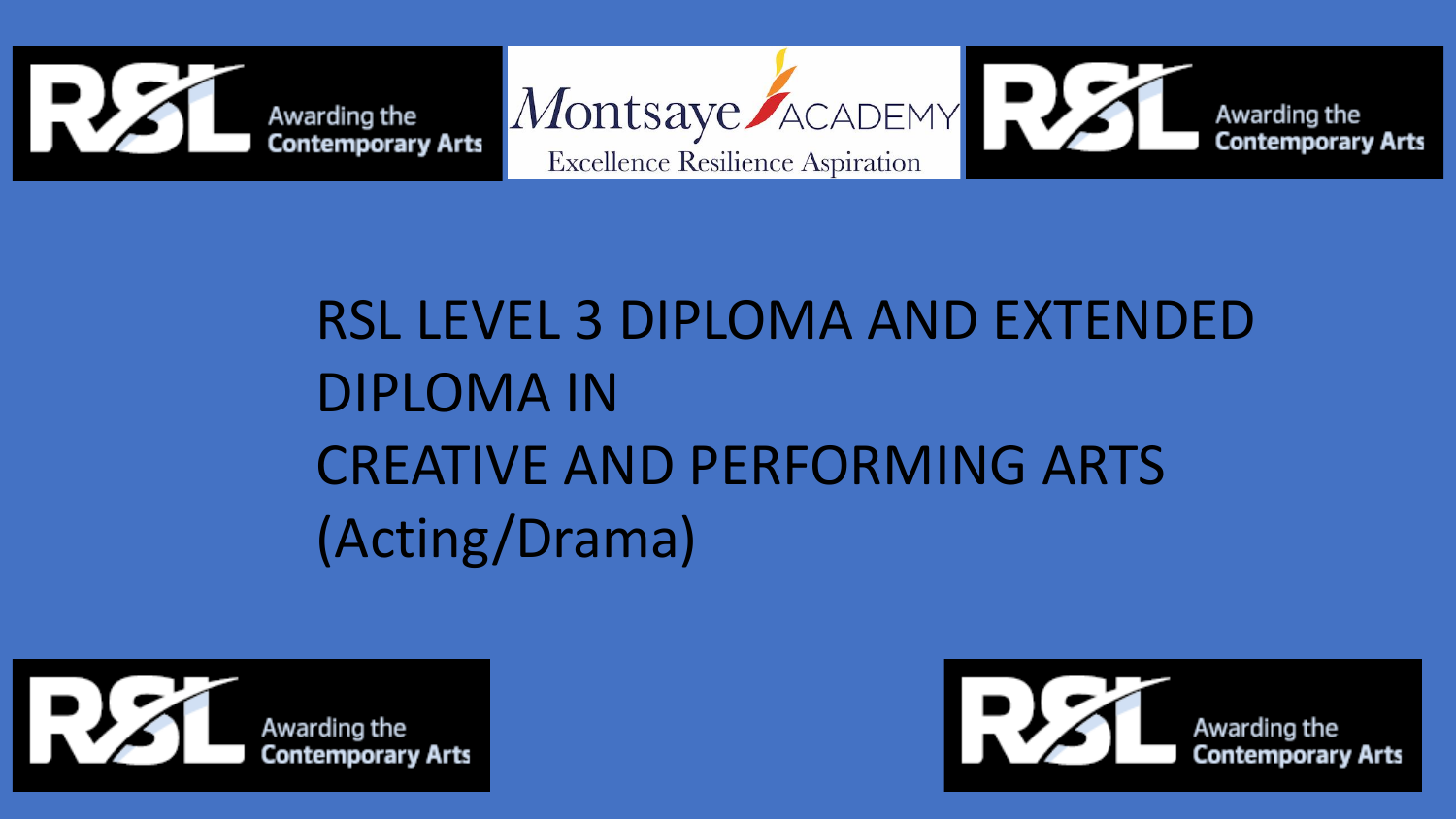

Montsaye ACADEMY PUS

**Excellence Resilience Aspiration** 

- **Why choose such a vocational course?**
- **It's a lot more practical rather than Drama theory**
- **It follows on from RSL Level 2 in Unit structure, style and learning style**
- **It is based in reality and contributes to Montsaye and Community life.**
- **It compliments our facilities which is a flexible Drama Studio**
- **The course is inclusive and suits a wide range of students**





Awarding the<br>Contemporary Arts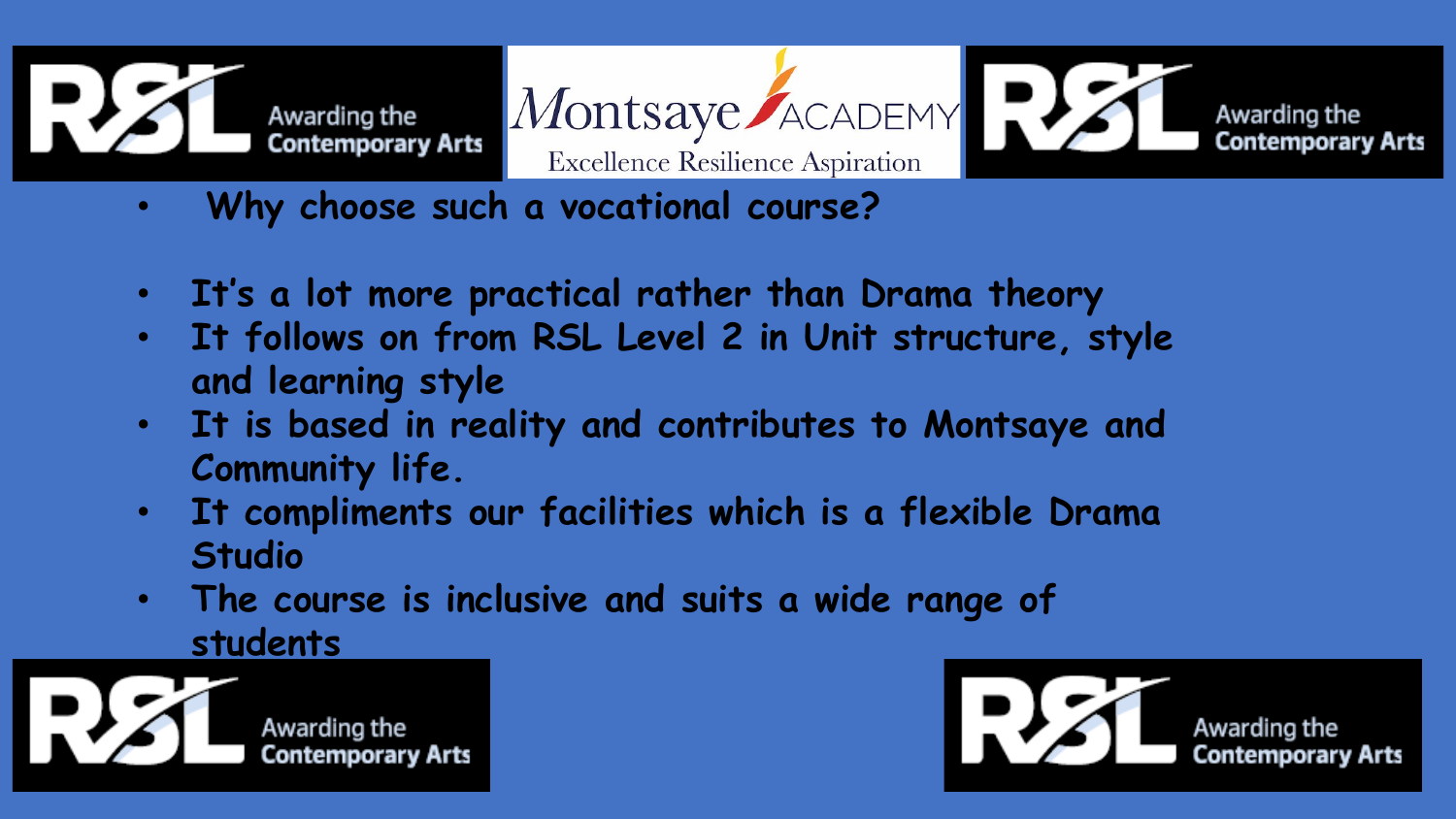





## What will I study?

- **Performance Preparation – Putting on a production**
- **Contemporary Theatre**
- **Drama in the Community**
- **Vocal techniques**
- **Elizabethan Theatre**







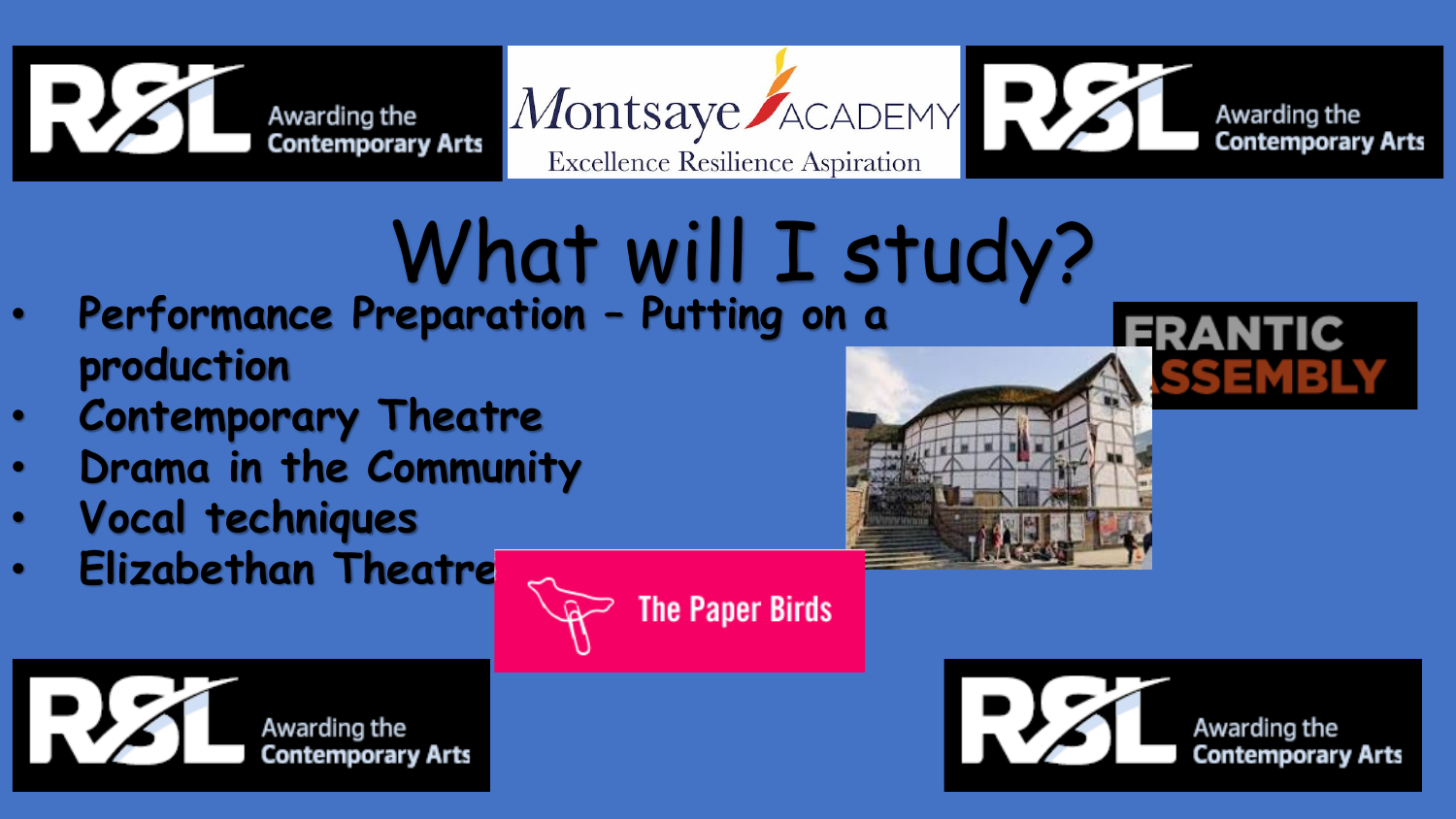

Montsaye ACADEMY P Awarding the **Contemporary Arts Excellence Resilience Aspiration** 

## **How will I study?**

- Coursework- Research based, Independent Study
- Practical sessions- workshops, rehearsals, Performances
- Live performances
- Workshops with local University





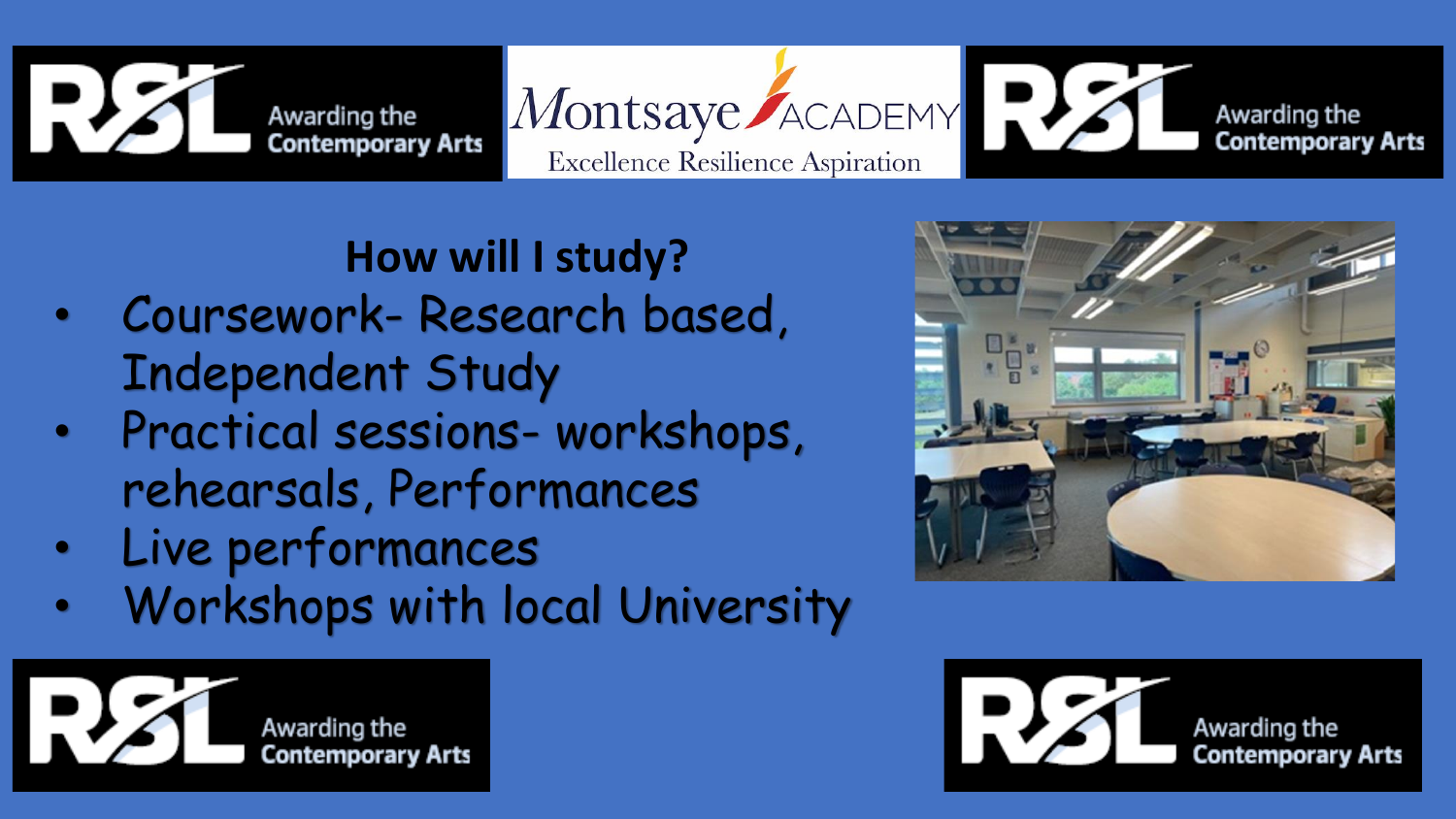



**What skills and qualities will I need?**

- **Genuine interest in Drama, Acting and Performance**
- **Flexible approach = Teamwork and Independent Study**
- **Interest in practical theatre and exploration**
- **Interest in live theatre as an art form.**
- **An Open Mind to new ideas and approaches to Drama**